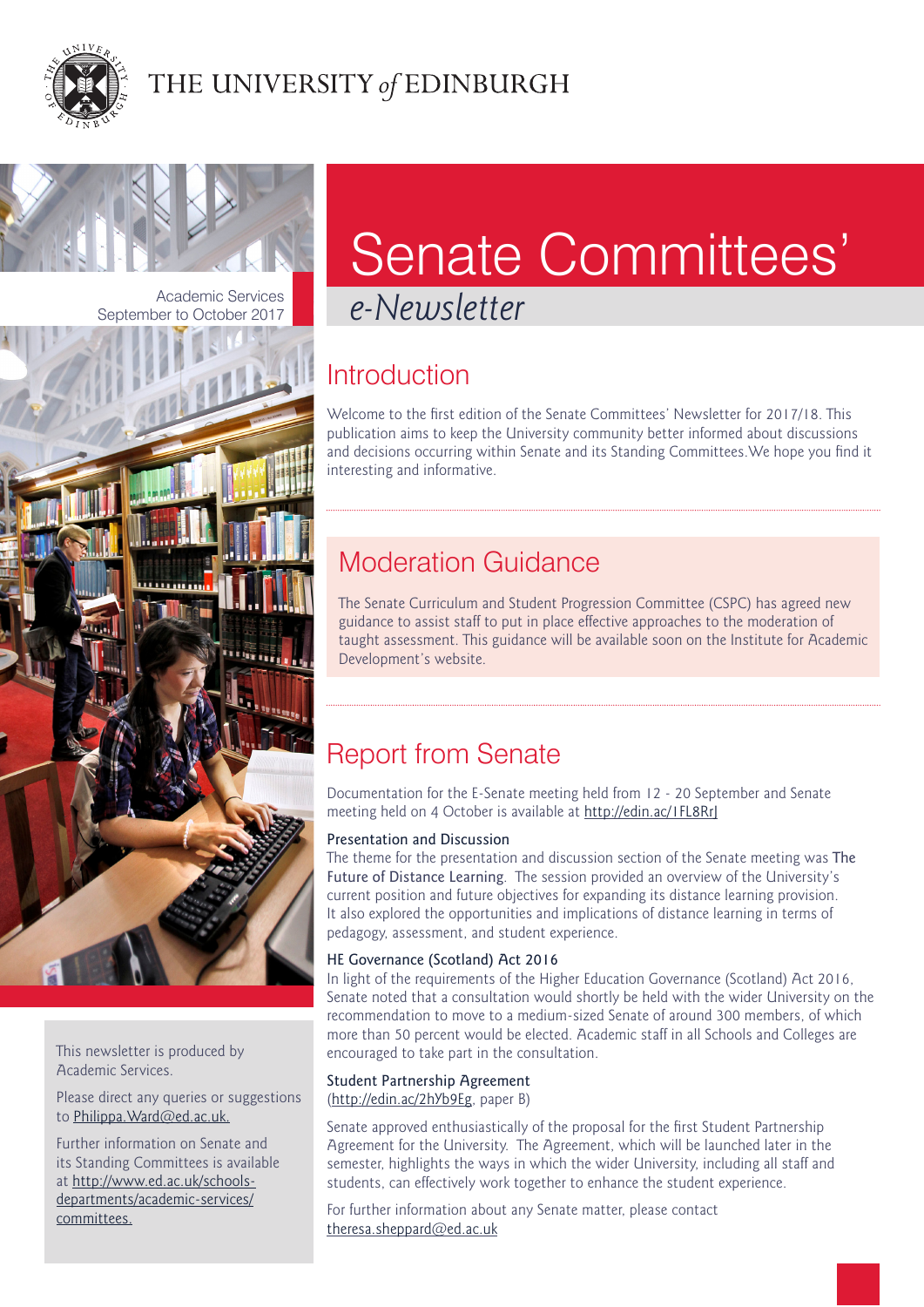# Report from Learning & Teaching Committee (LTC)

Documentation for the meeting held on 20 September is available at <http://edin.ac/1tHNcjB>

Key topics considered included:

## Student Survey Results

LTC considered the results of the National Student Survey (NSS) 2017, Postgraduate Taught Experience Survey (PTES) 2017 and the 2016/17 Semester 2 Course Enhancement Questionnaires (CEQs). As in previous years, the University's PTES results were generally positive compared to sector benchmarks, whilst also highlighting areas for further development. In the NSS, overall satisfaction increased by 3% as compared with 2016, but there was still room for improvement in some areas. CEQs generated positive responses to staffrelated questions, though response rates were low in some areas. Work to support Schools to bring about improvements where required will continue.

## Teaching Excellence Framework (TEF) [\(http://edin.ac/2xUNhFj,](http://edin.ac/2xUNhFj) Paper F)

The Committee considered a paper on learning from the first year of operation of the TEF. Whilst the University's current position is not to participate in the TEF, the learning outlined in the paper will become of relevance if, at any stage, the University changes its position.

# Reducing the Pressure on Students in Semester 1

# [\(http://edin.ac/2xUNhFj,](http://edin.ac/2xUNhFj) Paper G)

The Students' Association Vice President Education presented ideas for reducing the pressure on students in Semester 1, whilst operating within the constraints of the current academic year structure. LTC was supportive of the objectives and broad thrust of the paper, but agreed that it would be difficult to impose Universitywide solutions on account of the variation in approaches to assessment that exists across Subject Areas. The paper will therefore be considered again by Collegelevel committees and more local solutions adopted.

#### Strategic Issues Regarding Undergraduate Degree Programmes [\(http://edin.ac/2xUNhFj,](http://edin.ac/2xUNhFj) Paper H)

There are currently a wide range of University projects that are raising strategic issues around aspects of the undergraduate curriculum. LTC discussed some of these projects and considered the merits of taking a more coordinated and strategic approach to them.

## Widening Participation

The University is in the process of developing a Widening Participation Strategy. LTC considered the first draft and will have an opportunity to discuss a more advanced version later in the academic year.

# Supporting Personal, Professional and Career Development

The Committee considered a paper outlining ways in which the University might better support students' personal, professional and career development. LTC recognised that this is best tackled at School-level, and the Careers Service will be engaging with some Schools in the near future to discuss their approaches to employability.

## Lecture Recording ([http://edin.ac/2xUNhFj,](http://edin.ac/2xUNhFj) Papers K and L)

The launch of the University's lecture recording system – Media Hopper Replay – has been extremely successful. The system is recording around 100 items per day and within the first 3 days of operation, around 2000 hours of content were watched by students. Microphone use by

academic staff has increased significantly. The Committee received an update on the development of a Policy to support the introduction of the new system. The plan is for the new Policy to come into effect from 2018-19. For 2017/18, existing policies will continue to apply.

## Learning Analytics [\(http://edin.ac/2xUNhFj](http://edin.ac/2xUNhFj), Paper N)

Work on developing a University Learning Analytics Policy is continuing. To strengthen the governance of the University's learning analytics activities, LTC agreed to establish a review group to scrutinise plans for substantial, new learning analytics activity.

For further information about any LTC matter, please contact [Philippa.Ward@ed.ac.uk](mailto:Philippa.Ward@ed.ac.uk)



# Report from Quality Assurance Committee

Documentation for the meeting held on 19 September is available at [http://edin.](http://edin.ac/1MUwq8L) [ac/1MUwq8L](http://edin.ac/1MUwq8L)

Key points discussed included:

## School Annual Quality Reports 2016-17 Teaching Programme Reviews (TPRs) [\(http://edin.ac/2hSALlU,](http://edin.ac/2hSALlU) Paper C)

In 2016-17, following a fundamental review, QAC introduced a new and streamlined approach to annual quality review. The Committee discussed the outcome of the first year's operation of this new approach and agreed recommendations for individual Schools and actions to address institutional issues highlighted by the review process. In general the new approach has been wellreceived by Schools. At its next meeting, the Committee will consider whether any aspects of the processes need refining for 2017-18.

# and Postgraduate Programme Reviews (PPRs) held in 2016-17

[\(http://edin.ac/2hSALlU](http://edin.ac/2hSALlU), Papers D & P)

The Committee discussed the themes that emerged from the twelve TPRs and PPRs held in 2016-17. These included good practice in assessment and feedback, innovative learning and teaching and student support, and areas for potential University action, for example regarding study abroad. QAC also approved the final report of the 2017 TPR of Asian Studies, and endorsed Schools' progress in addressing recommendations from a range of TPRs and PPRs held during 2016-17.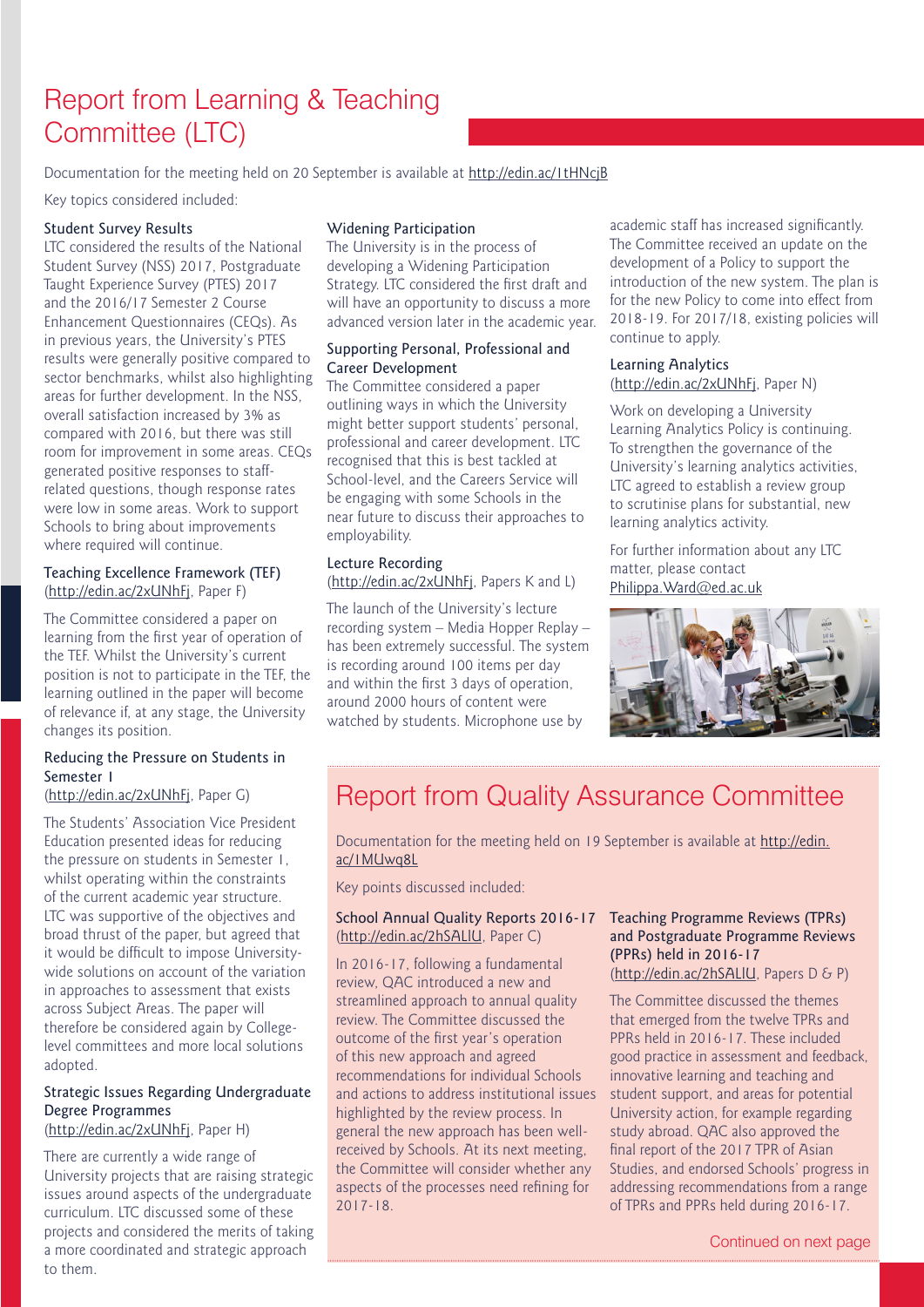# Report from Quality Assurance Committee (cont.)

#### A greater focus on the sustainability of Schools' portfolios in TPRs and PPRs [\(http://edin.ac/2hSALlU](http://edin.ac/2hSALlU), Paper M)

The University's Recruitment Strategy, approved in 2016, recommended a number of actions in order to 'agree a common approach to portfolio management and review'. These actions are intended to encourage Schools to ensure that new programmes have a clear strategic rationale and business case, and that Schools have processes in place for monitoring the ongoing sustainability of their programmes. To assist with this agenda, the Committee agreed to revise the TPR and PPR processes (from 2018-19) to provide a greater focus on how Schools review the sustainability of their portfolios.

## Oversight of the Personal Tutor system [\(http://edin.ac/2hSALlU](http://edin.ac/2hSALlU), Paper J)

The Committee noted that the PT System Oversight Group had approved Schools' 2017-18 Personal Tutoring Statements, subject to some Schools amending aspects of their statements.

# Scottish Funding Council Annual Report 2016/17

[\(http://edin.ac/2hSALlU](http://edin.ac/2hSALlU), Paper N)

The Committee approved the University's annual report to the Scottish Funding Council on institutionled review and enhancement activity.

# Enhancement-led Institutional Review – Progress report

[\(http://edin.ac/2hSALlU](http://edin.ac/2hSALlU), Paper H)

The Committee noted progress in addressing issues highlighted in the University's last Enhancement-led Institutional Review.

#### Amendments to School Director of Quality Role Outline [\(http://edin.ac/2hSALlU](http://edin.ac/2hSALlU), Paper O)

The Committee approved some minor changes to the role outline, which are intended to simplify and clarify the role description, and do not entail any substantive changes to the responsibilities.

For further information about any REC matter, please contact [b.connolly@ed.ac.uk](mailto:b.connolly@ed.ac.uk)

# Report from Curriculum & Student Progression Committee (CSPC)

Documentation for the meeting held on 21 September is available at <http://edin.ac/1MFWrnG>

Key points discussed included:

## Resits and Supplementary Assessment (<http://edin.ac/2hzg1j4>, Paper B)

The Committee reiterated its commitment to the University offering an Overseas Examination Service for international students, which allows eligible undergraduate students to sit August resit examinations at an approved location overseas. Members felt strongly that the University should seek to minimise the number of students required to attend Edinburgh in August. The Committee further agreed to provide guidance to Schools promoting the use of forms of assessment other than formal examination for resit assessment.

## Service Excellence Programme

The Committee received an update on current projects for the Student Administration and Support strand of Service Excellence including: working and study away; special circumstances, coursework extensions and concessions; comprehensive timetabling analysis; exam timetabling; student portal pilot; policy; and Tier 4. The Committee is expecting to have a specific role in approving policy changes associated with the Programme.

# Authorised Interruption of Studies – Proposal for a University-wide policy (<http://edin.ac/2hzg1j4>, Paper D)

A new task group is being formed for 2017/18 to develop a University-wide policy in relation to Authorised Interruption of Studies. The group will be asked to consider a number of aspects including a clear definition of interruption, acceptable grounds, the application, consideration and approval process, the status of students on interruption, categories for recording, and the return to study process.

## Postgraduate Taught Assessment and Progression ([http://edin.ac/2hzg1j4,](http://edin.ac/2hzg1j4) Paper E)

A new task group is being formed for 2017/18 to consider the postgraduate taught programme structure with a specific focus on progression, the requirement for a dissertation or research project element, and the role of the dissertation/research project supervisor.

# CMVM New Programme Proposal: DVet Med

(<http://edin.ac/2hzg1j4>, Paper H)

A new professional doctorate in the Royal (Dick) School of Veterinary Studies has been approved, the Doctor of Veterinary Medicine (DVetMed). The development of the new DVetMed is an important strategic advance for the School, enhancing and strengthening the academic rigour and consistency of the existing advanced clinical training programme.

# Student Discipline Committee Membership and Student Discipline Officers 2017/18

(<http://edin.ac/2hzg1j4>, Paper J)

The Student Discipline Committee membership and Student Discipline Officer list for 2017/18 has been formally approved.

For further information about any CSPC matter, please contact [ailsa.taylor@ed.ac.uk](mailto:ailsa.taylor@ed.ac.uk)

# September / October 2017 Meetings covered by the Sept / Oct 2017 Edition

| Date            | Committee   |
|-----------------|-------------|
| 12-20 September | e-Senate    |
| 19 September    | QAC         |
| 20 September    | <b>LTC</b>  |
| 21 September    | <b>CSPC</b> |
| 26 September    | <b>REC</b>  |
| 4 October       | Senate      |